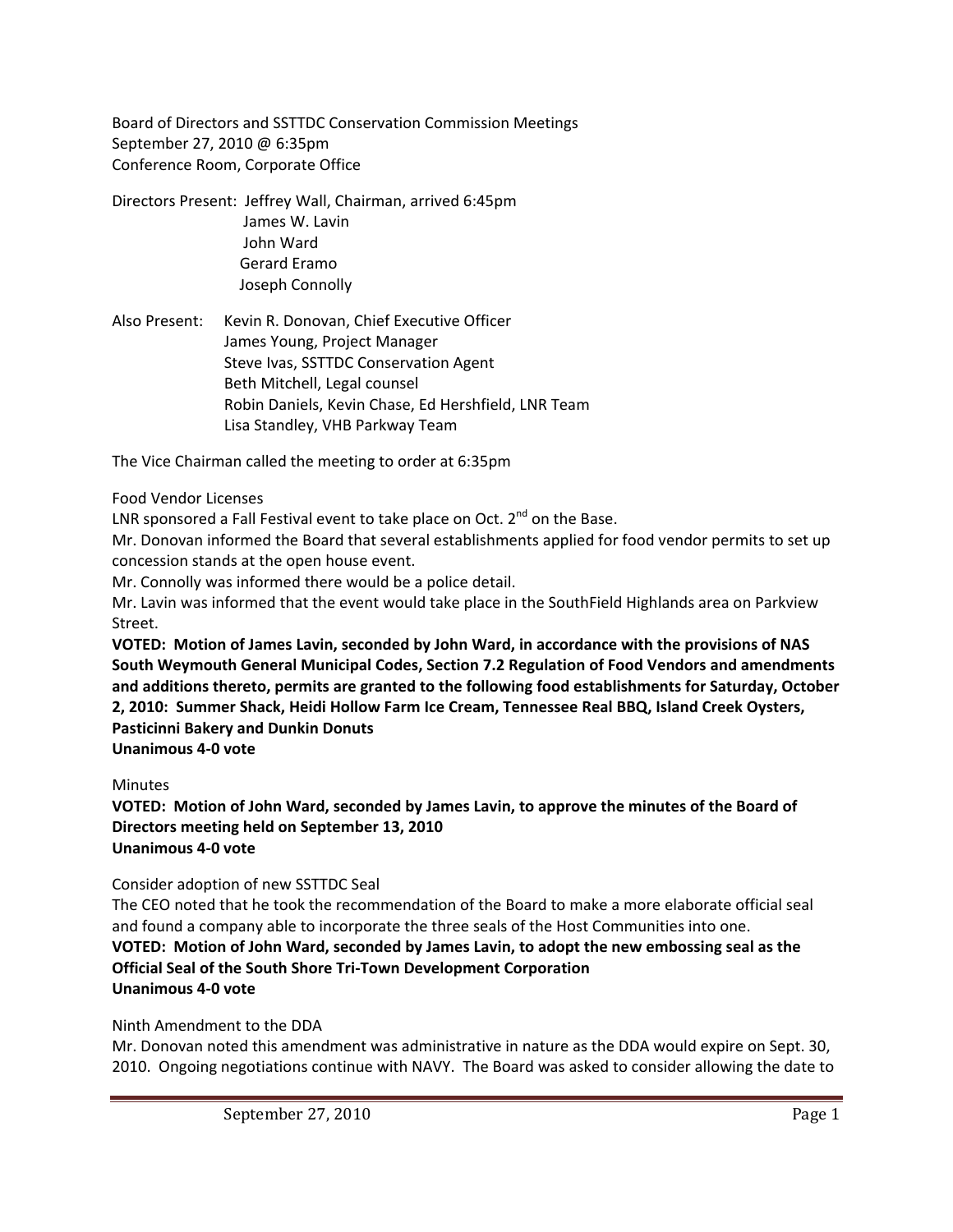be put forward to Dec. 31, 2010. Legal review of the amendment was completed earlier today. The CEO recommended he be authorized to execute the 9<sup>th</sup> Amendment to the DDA.

# **VOTED: Motion of Joseph Connolly, seconded by James Lavin, to authorize the Chief Executive Officer to execute the Ninth Amendment to the DDA extending the date, pursuant to Section 3.1 of the Agreement, to December 31, 2010**

#### **Unanimous 4‐0 vote**

At 6:48pm the Board took a brief recess pending the arrival of the Chairman for the Public Hearing sessions.

The Meeting reconvened at 6:53pm.

PUBLIC HEARING 6:53PM ‐ Affordable and Workforce Housing Plan and Regulations Public Notice: In accordance with Section 13(d) of the Enabling Legislation for the South Shore Tri-Town *Development Corporation a Public Hearing will be held at the Corporation's Office, 223 Shea Memorial* Drive, located at the former Naval Air Station South Weymouth on Monday, Sept. 27, 2010 @ 6:30pm. *The Corporation shall consider revisions to Affordable and Workforce Housing Regulations and the Affordable and Workforce Housing Plan. The draft documents are available for viewing at the corporation's office located at 223 Shea Memorial Drive, South Weymouth. Office hours are 8am to 4pm. Draft documents will be posted at www.ssttdc.com*

Legal Counsel provided the Board with a brief summary on the proposed revisions to the original Affordable and Workforce Housing Regulations which did not include the form of senior housing called Entry Fee Model. This model is a combination of ownership and rental with an entry fee and basic monthly carrying charges for Senior Affordable and Workforce Entry Fee Model Units. It was noted that this was a common model for senior housing projects.

The Chairman was informed that adding this type of senior housing did not change the 10% affordable and 10% workforce requirements for traditional senior housing. However Senior Workforce Entry Fee Model Units could be reduced on a unit-for-unit basis and over time more than 10% of the housing could be designated as Affordable Senior Entry Fee Model Units. This means that a Senior Residence Community using the entry fee model format could end up with 20% of its units designated as affordable and would not be required to have units designated as workforce.

Changes to the Affordable and Workforce Housing Plan included the location and mix of Affordable and Workforce Age Restricted Units; the marketing and occupant selection for Affordable and Workforce Senior Entry Fee Model Units, and the monitoring and verification of activities of the Entry Fee Model Marketing Agent.

Mr. Eramo was informed that this type of unit didn't really work for first time home buyers but all other preferences still applied.

The Chairman was informed that the development mix allowed up to six (6) Senior Entry Fee Model Units to be built next to each other while all other types of residential units were allowed up to two (2) units side by side.

Public Comment

Mrs. Hilbert, Weymouth, was informed that senior citizens could occupy Senior Entry Fee Model Units pursuant to the terms of a membership agreement, pay a one‐time entry fee and pay monthly carrying charges. When the seniors depart from their units, the majority of the entry fee would be returned to them or their families.

Mr. Galluzzo, Weymouth, inquired if the Senior Entry Fee Model Units were the type of units discussed at the last meeting 221 Rogerson Units and was informed they were, and that the revisions to the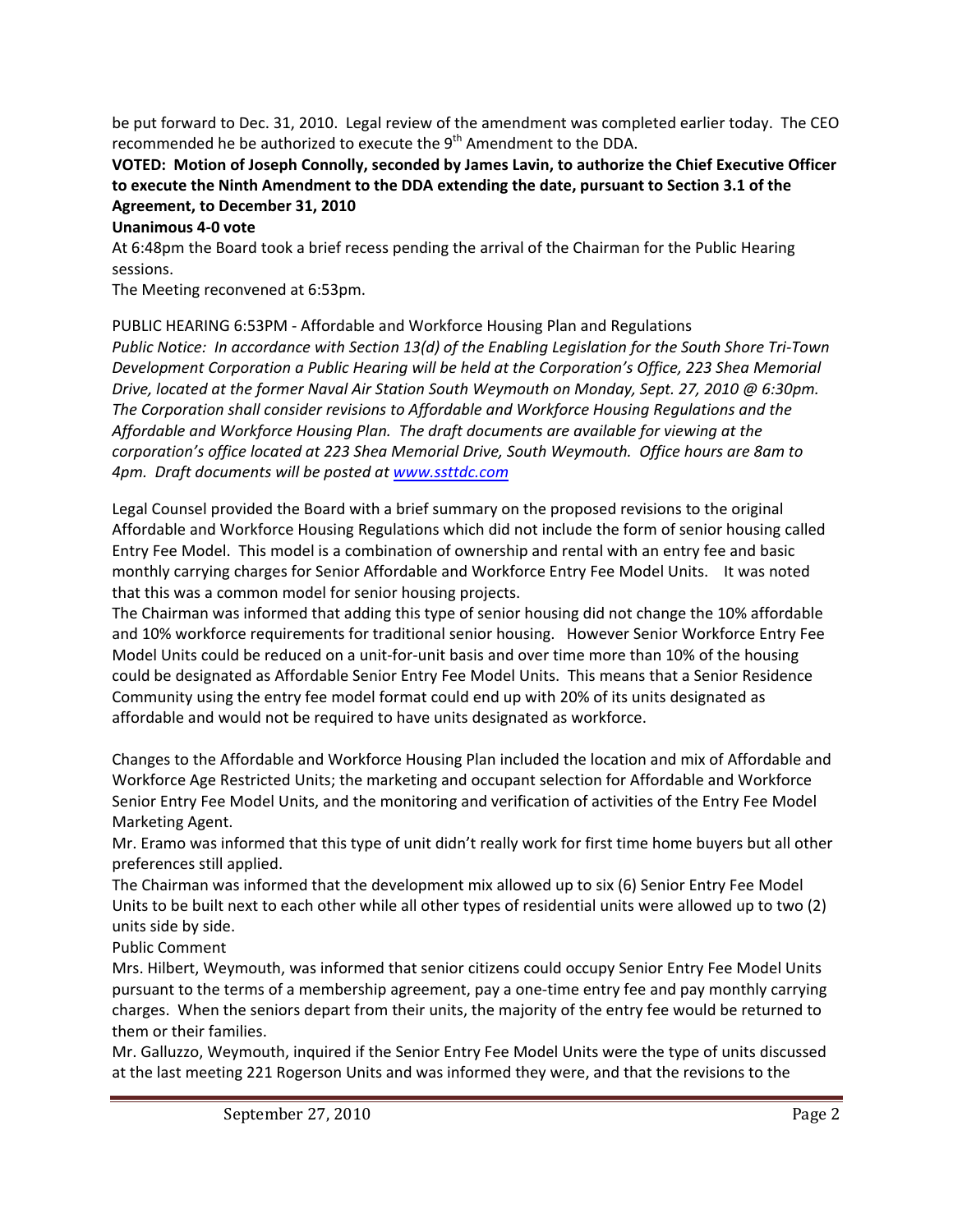Affordable and Workforce Housing Regulations and Plan covered other types of senior housing units for future development, and traditional residential units as well.

Mr. Lavin noted he supported the revisions because it showed that the Board had the flexibility needed to move this project forward.

**VOTED: Motion of John Ward, seconded by James Lavin, to close the Public Hearing Unanimous 5‐0 vote –** The Public Hearing ended 7:04pm

**VOTED: Motion of John Ward, seconded by Gerard Eramo, to adopt the Affordable and Workforce Housing Regulations and the Affordable and Workforce Housing Plan as presented to the Board of Directors on September 27, 210. Both documents shall have an effective date of September 27, 2010 Unanimous 5‐0 vote**

PUBLIC HEARING – 7:05PM ‐ SSTTDC Conservation Commission – Determination of Applicability Public Notice - In accordance with Section 2.1 (F) of the Zoning and Land Use By-Laws for NAS South *Weymouth, and pursuant to MGL Chapter 131, Section 40 (The Wetlands Protection Act), the South Shore Tri‐Town Development Corporation will hold a public hearing at the Corporate Office, 223 Shea Memorial Drive on Monday, Sept. 27, 2010 at 6:45pm regarding the Conservation Commission's intent to* act upon a Request for Determination of Applicability for the construction of Turtle Nesting Areas 5 & 6. *Some of the proposed work would occur within the 100‐foot buffer zone to Bordering Vegetated Wetlands and within Riverfront Area. The Request for Determination of Applicability is submitted by Vanasse Hangen Brustlin, Inc. on the Corporation's behalf. A copy of the Request for Determination of Applicability is available for viewing at the SSTTDC office at 223 Shea Memorial Drive, South Weymouth. Office Hours are 8am to 4pm.* 

Mr. Young introduced Dr. Lisa Standley, VHB, for a presentation on turtle nesting areas during parkway construction. Dr. Standley provided a summary of the Request of Determination of Applicability (RDA) for the Eastern Box Turtle Nesting Habitat Enhancement Areas 5 & 6, as required by NHESP Conservation and Management Permit. Areas 5 & 6 are located on east and west sides of Old Swamp River within riverfront area and within the 100 ft. buffer zone of wetlands. Work included reducing the density of trees and shrubs to create large open areas with exposed sandy soils that provide habitat for eastern box turtles. Work would be done under the direction of Scott Egan, Turtle Ecologist. Trees would be chipped on site and stock piled in designated areas, a plan was in place to replant small trees with nesting boundaries clearly marked, and brush would be cleared from an existing access road. Work would begin in October with minimized earth disturbance.

Mr. Eramo was informed there were about 50 Eastern Box Turtles on the Base and approximately 20 of them had been affixed with little antennas.

The Chairman was informed that the Conservation and Management Permit required a monitor overseeing the work.

Mr. Ward was informed that there had been several turtle studies over the years.

Mr. Lavin was informed that the turtle nesting locations were non‐developable areas, and would not inhibit future development of the site.

Mr. Ivas reviewed his recommended Determination of Applicability on the Turtle Habitat Enhancement Areas including location of staging areas, placement of barricade tape, notifications, review of access road clearing, tree removal and erosion controls.

Public Comment

Mr. Galluzzo, Weymouth, was informed the Parkway would pass through the east end of the East‐West runway and cross Old Swamp River. Dr. Standley noted that the Parkway would have permanent barriers (during and after construction) preventing turtles from getting on the road.

Ms. Pries, Weymouth, was shown the location of Old Swamp River and the Turtle Nesting Areas on the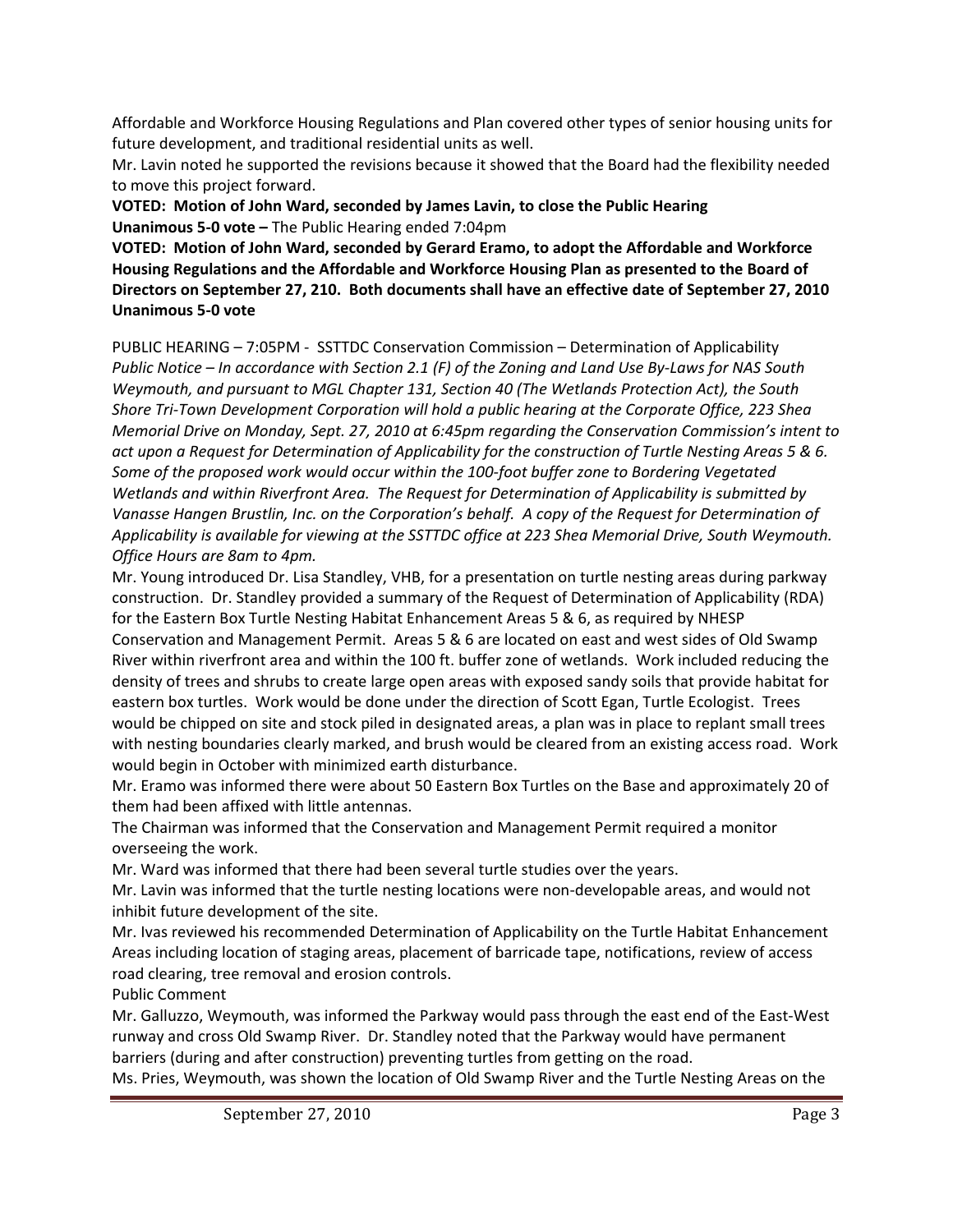VHB graphics; and was informed that the Eastern Box Turtle habitat would not be created on the riverbank because they were an upland species.

### **VOTED: Motion of John Ward, seconded by Gerard Eramo, to close the Public Hearing Unanimous vote**

The Public Hearing ended 7:15pm

**VOTED: Motion of John Ward, seconded by James Lavin to approve the Request for Determination of Applicability dated September 2010 submitted by VHB on behalf of the Corporation for construction** of turtle nesting areas 5 and 6 as required by the Conservation and Management permit issued by the **Natural Heritage and Endangered Species Program. Any conditions of the approval shall be as noted in the Determination of Applicability prepared by the Corporation's Conservation Agent Unanimous vote**

### PUBLIC HEARING – 7:16PM – SSTTDC Conservation Commission – Notice of Intent

Public Notice – In accordance with Section 2.1 (F) of the Zoning and Land Use By-Law for NAS South *Weymouth, and pursuant to M.G.L. Chapter 131, Section 40 (The Wetlands Protection Act), the South Shore Tri‐Town Development Corporation will hold a public hearing at the Corporate Office, 223 Shea Memorial Drive on Monday, Sept. 27, 2010 @ 7:00pm regarding the Conservation Commission's Intent* to act upon a Notice of Intent for work associated with construction of the East-West Parkway between *Station 109+00 and Station 128+14 (from approximately 300 feet west of the Old Swamp River eastward* to the former NAS property line) as shown on the plans entitled "Plan and Profile of East/West Parkway -*Phase 1, dated Sept. 10, 2010. Proposed work would occur within the following resource areas: Riverfront Area, Bank, Land Under Water, Bordering Vegetated Wetlands and buffer zones. The Notice* of Intent is submitted by Vanasse Hangen Brustlin, Inc. on the Corporation's behalf. A copy of the Notice of Intent is available for viewing at the SSTTDC office at 223 Shea Memorial Dr., South Weymouth. Office *Hours are 8am to 4pm.* 

Dr. Standley provided a summary of the Notice of Intent (25 percent design level) for the (Design/Build) East‐West Parkway Phase 1 on the easterly side of the Base. Early Action activities included clearing access roads/work area, establishing erosion controls and filling/excavating/compacting peat deposits. The remaining work elements were still in final design process. The Board was asked to approve preliminary road construction earthwork. General approval of subsequent construction phases would be based on the submittal of 75 percent design plans.

This section of Parkway would have two travel lanes and a shared‐use path. Mitigation included removing four metal culverts at Old Swamp River and building two bridge structures that would allow wildlife to pass underneath and maintain habitat continuity.

Dr. Standley noted that an area crossing Old Swamp River required pre‐loading activities to compress peat for 6‐8 months to facilitate construction. Once done, compacting fill would be excavated. The Chairman was informed that care would be used clearing roads and minimize wetland impacts. Dr. Standley noted that removing the metal culverts would create a natural river channel for Old Swamp River; and that planning continued on accommodating habitat goals, avoid compromising the Rubble Disposal Area (RDA) and improving the water quality of Whitmans Pond.

Mr. Lavin was informed that the culverts being removed were under the old lighting road, were not part of the walking trails, and that the walking trails would go parallel to the roadway.

Mr. Ward was informed that the Eastern Box Turtles would not hibernate until temps got cold, and generally came out of hibernation near the end of March.

Mr. Eramo was informed that the perimeter fence line and gate would not be touched (except where the parkway Right of Way crosses) when clearing the old road.

The Chairman was informed that Barletta had a project manager who would work with SSTTDC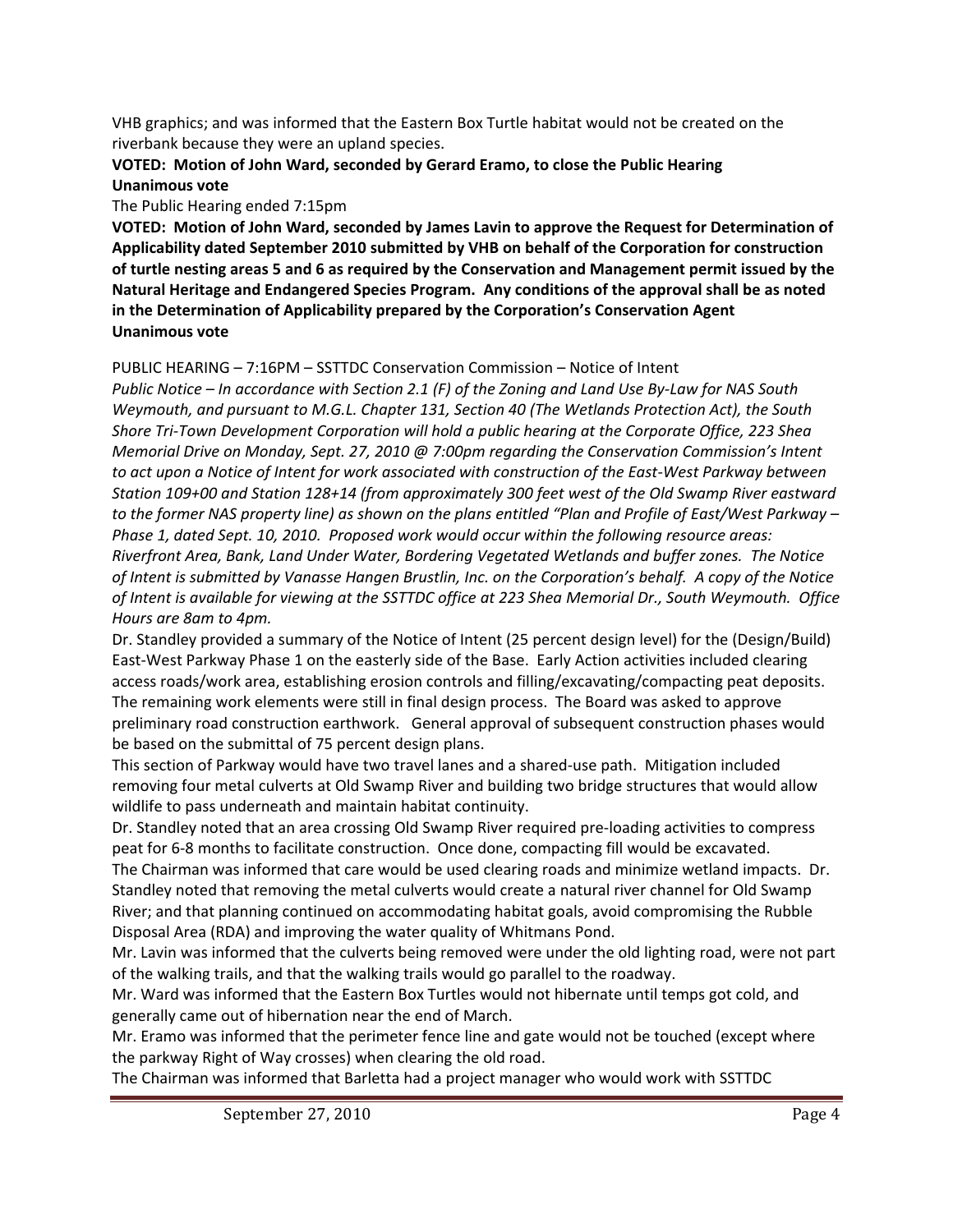Conservation Agent and VHB on wetland work. Barletta had an office on Base and was very accessible. Mr. Ivas stated he was comfortable with the scope of work and the follow through, and presented his proposed Orders of Conditions for Pre, During and Post Construction.

Mr. Young introduced Paul Tyrell of STV as the owner's representative on the project. STV would be on the project site daily, working closely with the Team and Mr. Ivas.

Mr. Lavin was informed that habitat goals also included larger animals/predators, that crossings were an important aspect to all wildlife protection on Base. Dr. Standley stated Eastern Box Turtles were essentially an upland species, were not concentrated at the river; and confirmed that coyotes did prey on turtles.

Dr. Standley informed the Board that discussion on the Rockland portion of the project would take place with the Rockland Conservation Commission on the following night.

# Public Comments

Ms. Pries, Weymouth, praised the work to improve the Old Swamp River and inquired what the down side was to putting in fill to compress the peat near the river. Dr. Standley noted the fill was neither concentrated near the culverts nor touching wetland jurisdictions, and would be removed after 8 months time, (to be re-used to build retaining walls). Ms. Pries voiced concern that it could be detrimental if restoration could not proceed and Dr. Standley indicated this was a necessary first step and that work would not stop after Phase 1.

Mr. Galluzzo, Weymouth, voiced concern that the Rubble Disposal Area (RDA) and culverts were in close proximity, and Dr. Standley indicated that the intent of the river restoration is to not compromise the integrity of the RDA cap. VHB would be evaluating potential impacts to the RDA during the design process.

Ms. Pries, Weymouth was informed that the Parkway would continue on right up to Weymouth Street and that a small wetland impact would be addressed with Rockland Conservation Commission. Ms. Pries voiced concern with Tri‐Town's approval being based on an assumption that Rockland ConCom would approve the NOI for the off-site property. Mr. Ivas noted Rockland Conservation Commission jurisdiction involved one bridge crossing over Wetland "L". Ms. Pries voiced concern that the project seemed out of sequence, starting without Rockland's approval.

#### **VOTED: Motion of John Ward, seconded by Joseph Connolly, to close the Hearing Unanimous vote**

## The Hearing closed at 7:47pm

**VOTED: Motion of James Lavin, seconded by Gerard Eramo, to approve the Notice of Intent dated September 2010 submitted by VHB on behalf of the Corporation associated with construction of the** East-West parkway as outlined in said Notice of Intent. All conditions of the approval shall be as **noted in the Order of conditions prepared by the Corporation's conservation agent Unanimous vote**

## Whitman Homes Presentation

Mr. Young noted the public hearing for Whitman Homes on Parcel R3A would take place on Oct. 7<sup>th</sup> with the Zoning Enforcement Officer. Representatives were introduced to the Board. They presented their plan to subdivide Parcel R3A into 8 lots, for construction of 4 town homes, three single family homes and an alley. Mr. O'Brien noted the intent to have exterior continuity, to avoid a series of similar styles tied together and to use composite low maintenance hardy planks in New England colors with 15 year paint warranties.

Mr. Fuller presented the landscape plan with street trees and streetscapes using traditional low maintenance native perennials.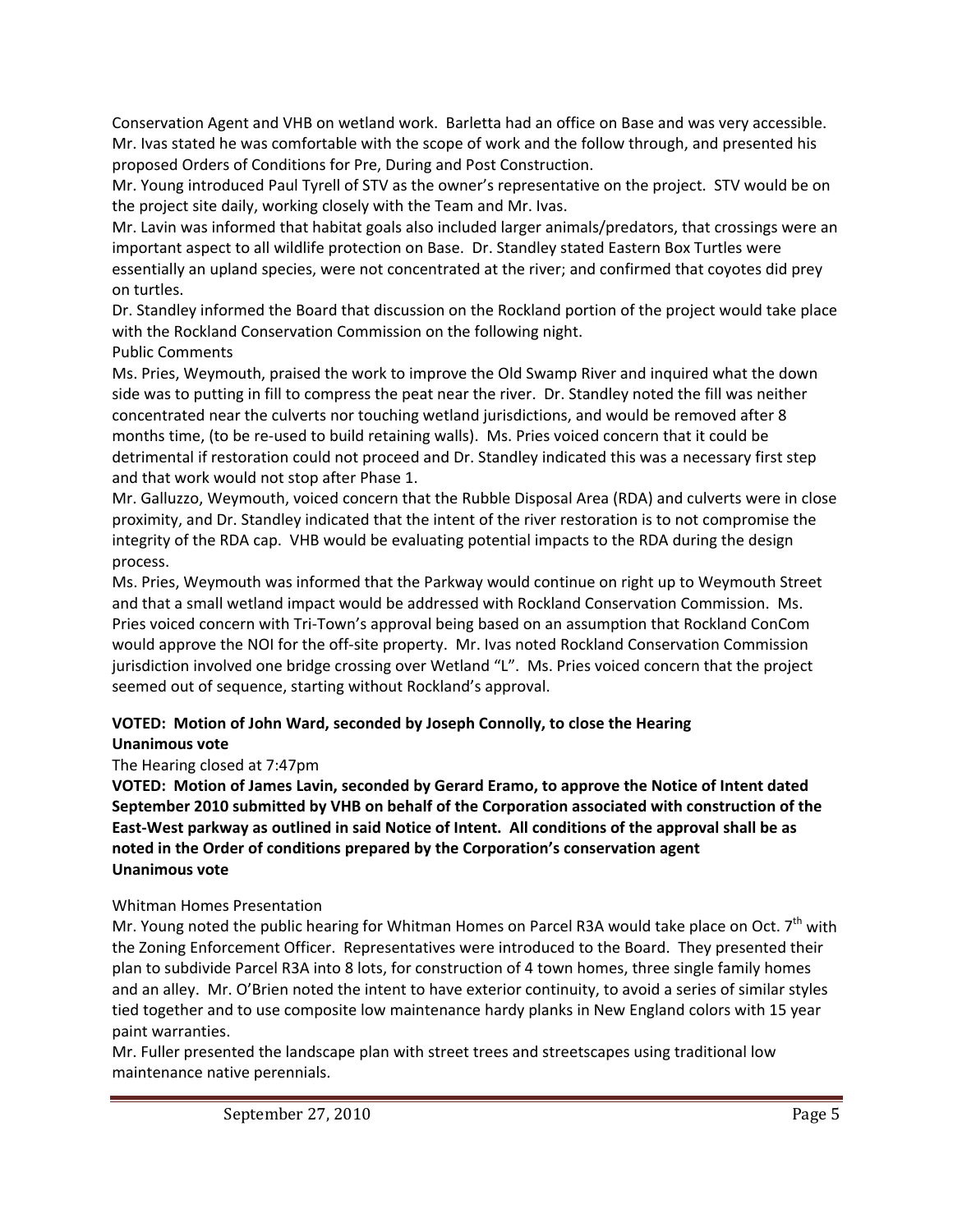Mr. Lavin was informed that homeowners would be responsible to maintain the exterior of their residences. There would be a homeowners association to maintain alleyway and common areas. Mr. Lavin was also informed that trash was proposed to be handled at this time by each homeowner with a private contractor.

Mr. Ward was informed that the target price range was \$500,000 for single family home and \$320,000 for Town Homes.

Mr. Eramo was informed there were no full foundation basements because of the high water table. Mr. Connolly was informed that they plan to file building permit applications around end of October. In spring 2011 seven units would be built altogether.

Mr. Connolly was also informed that each unit would have separate water meters and that the rules and regulations of the Water and Sewer Division in Weymouth would be adhered to.

Mr. Wall was informed there would be up to 21 bedrooms in the first phase.

Mr. Young noted the frontage was in compliance with SSTTDC requirements.

Mr. Connolly was informed there would be about 60 jobs using local vendors and that they were open to accepting job bids.

# Rogerson Site Plan Presentation

Mr. Young noted he received the Site Plan Application on Sept. 15<sup>th</sup>, that the Eventide facility was the third

revision to the Development Plan, and introduced Mr. Lerner, Rogerson Community and his team. Eventide is a non‐profit developer and provider of elder services in the greater Boston area. Rogerson Community operates 26 skilled nursing facilities. The Board was informed that the Entry Fee Model Facility on site would be for independent living with nursing staff, housekeeping and laundry services available on campus as needed, and a nursing home.

Mr. Connolly was informed that the entry fee range would be \$260,000 to \$400,000, with 95% returned to the owner should they leave.

Mr. Sheskey, architect, stated the 9 acre Southfield Highlands lot with woodland backdrop was a terrific location for a premiere senior housing complex with golf, retail, train, shuttles – wonderful site. It was noted that the facility was proposed to be built in 2 phases. The long term care facility included 46 beds in a hotel type setting. The family pavilion, healing garden and mini sitting areas are also available to the independent living residents. All exteriors would be composite clapboards with tremendous life span. The Directors were informed that a public hearing process would take place in October and that construction would begin a year from now due to this type of housing financing. Marketing efforts would begin this year.

The Chairman was informed there would be 50 employees over all, and preconstruction services would be negotiated by local competitive bids.

Mr. Lavin was informed the breakdown of the 192 independent residences included 16 one bedroom units, 128 one bedroom with den units and 48 two bedroom units. The mix may be revised based on market demand.

Dominic Galluzzo, Weymouth, voiced his displeasure on the Corporation's changes to the agenda since the July 2010 Open Meeting Law went into effect; and for the lack of public handouts on subjects being reviewed. He voiced concern with the Corporation's infrastructure bond debt, financial obligations in the DDA agreement, financial obligations to the Host Communities and the burden to the Host communities on water, sewer, education, police, fire and DPW budgets.

Mr. Galluzzo also had several questions on the following: the NAS land used as collateral in the bonding process, the reason for final land transfer delays and the type of emergency services proposed for the